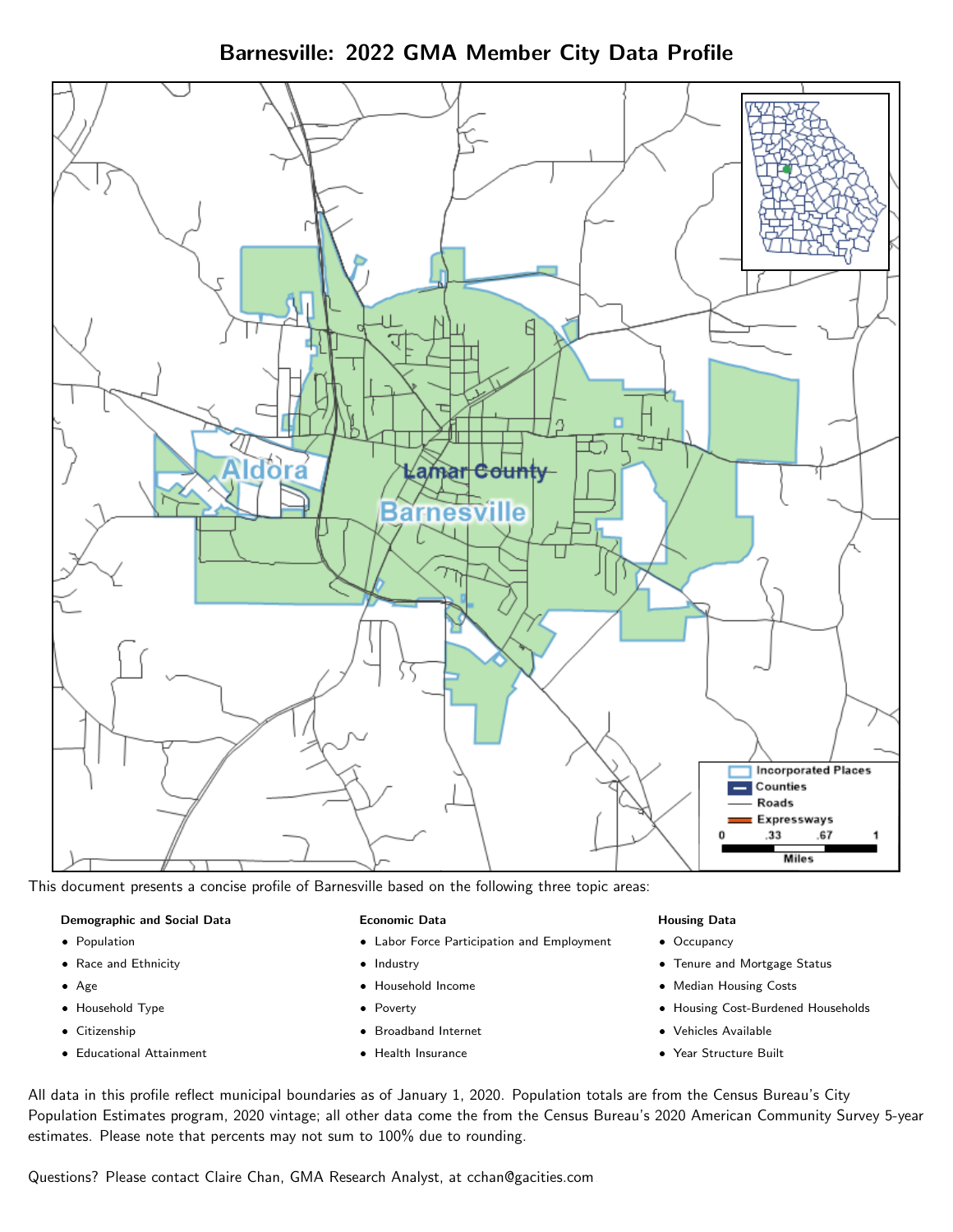# Barnesville: Demographic and Social





#### **Citizenship**





Race and Ethnicity



Source: U.S. Census Bureau, City Population Estimates, 2020 vintage Source: American Community Survey, 2020 5-year estimates, table B03002

#### Household Type



Source: American Community Survey, 2020 5-year estimates, table B01001 Source: American Community Survey, 2020 5-year estimates, table B11001

#### Educational Attainment



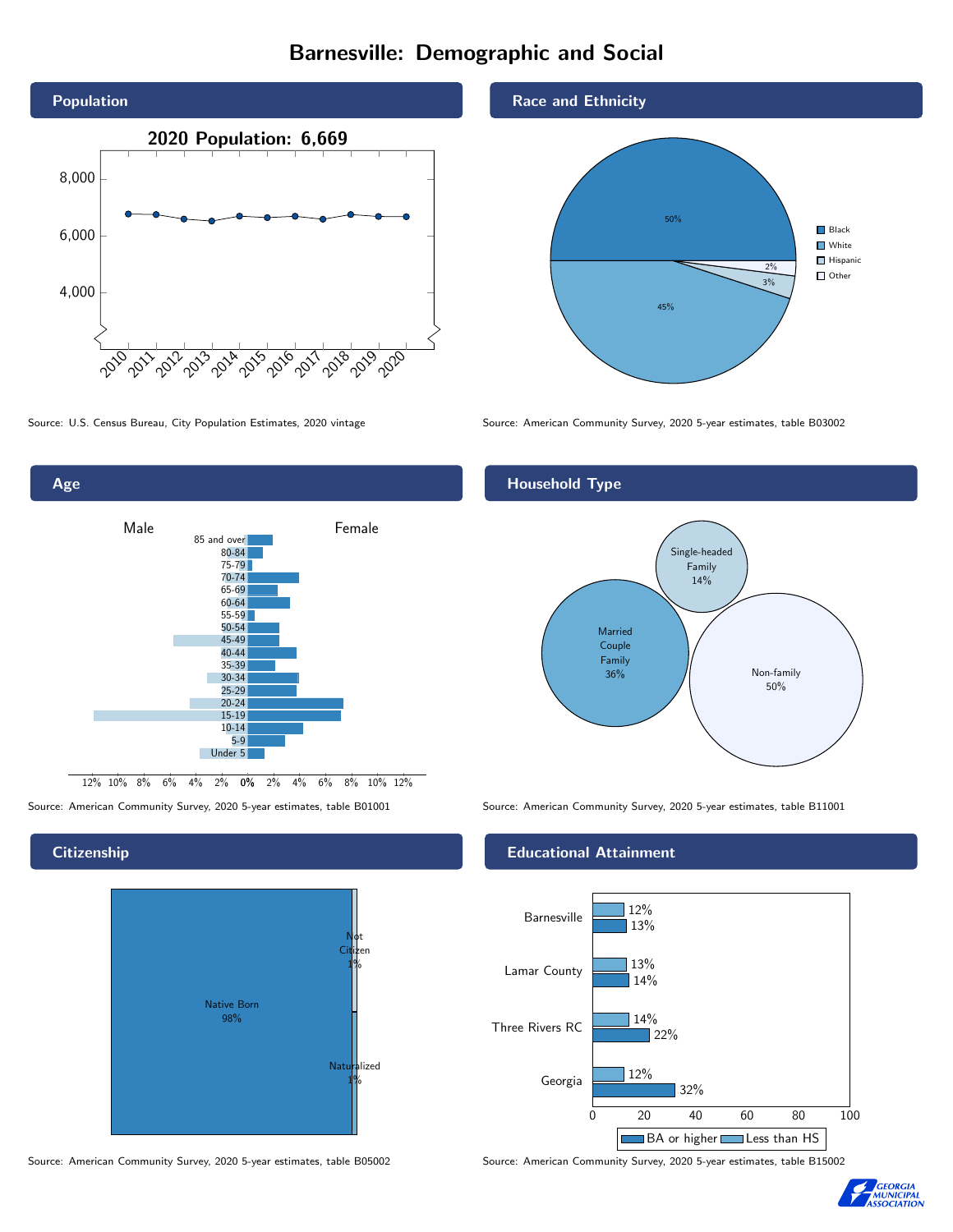## Barnesville: Economic







Source: American Community Survey, 2020 5-year estimates, table B23001 Note: Unemployment rate is based upon the civilian labor force.



Source: American Community Survey, 2020 5-year estimates, tables B19013 and B19025 Source: American Community Survey, 2020 5-year estimates, table B17010



#### Industry

| Agriculture, forestry, fishing and hunting, and mining      | $0\%$ |
|-------------------------------------------------------------|-------|
| Construction                                                | $1\%$ |
| Manufacturing                                               | 16%   |
| <b>Wholesale Trade</b>                                      | 3%    |
| Retail Trade                                                | 12%   |
| Transportation and warehousing, and utilities               | $4\%$ |
| Information                                                 | $0\%$ |
| Finance and insurance, real estate, rental, leasing         | 2%    |
| Professional, scientific, mgt, administrative, waste mgt    | 8%    |
| Educational services, and health care and social assistance | 25%   |
| Arts, entertainment, recreation, accommodation, food        | 14%   |
| service                                                     |       |
| Other services, except public administration                | 5%    |
| Public administration                                       | 11%   |

Source: American Community Survey, 2020 5-year estimates, table C24030

#### Poverty



#### **Health Insurance**



Source: American Community Survey, 2020 5-year estimates, table B28002 Source: American Community Survey, 2020 5-year estimates, table B18135